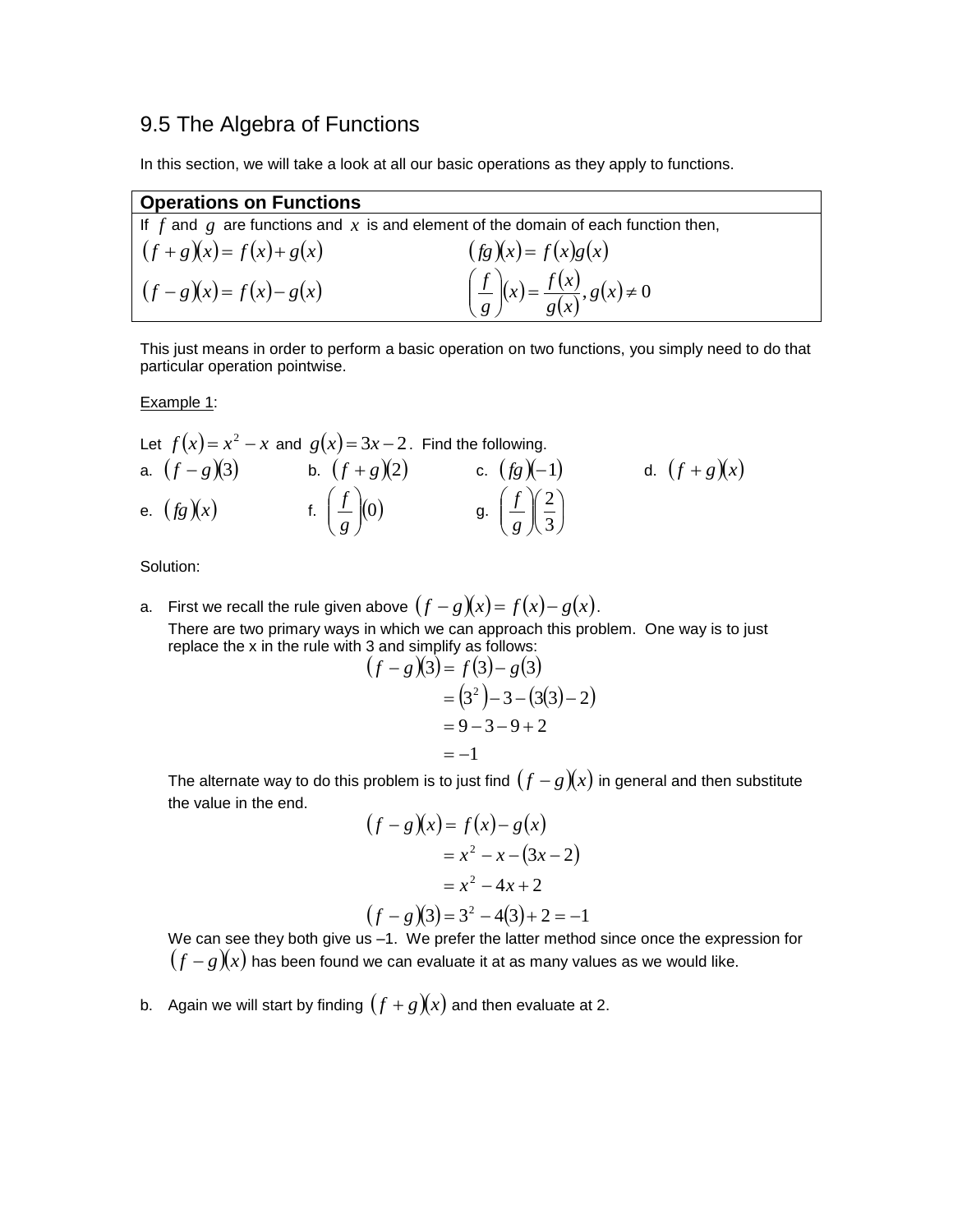$$
(f+g)(x) = f(x)+g(x)
$$
  
= x<sup>2</sup> - x + (3x-2)  
= x<sup>2</sup> + 2x-2  
(f+g)(2) = 2<sup>2</sup> + 2(2) - 2 = -2  
(fg)(x) = f(x)g(x)  
= (x<sup>2</sup> - x)(3x-2)  
= 3x<sup>3</sup> - 5x<sup>2</sup> + 2x  
(fg)(-1) = 3(-1)<sup>3</sup> - 5(-1)<sup>2</sup> + 2(-1)  
= -10

c. Since we have already found  $(f+g)(x)$  for part b. we simply need to refer back.  $(f+g)(x) = x^2 + 2x - 2$ 

- d. We have also already found  $(fg)(x)$   $=$   $3x^3$   $5x^2$   $+$   $2x\,$  in part c above. *f*  $\setminus$
- e. We will again start by finding  $\frac{1}{2}$   $\frac{1}{2}(x)$ *g*  $\overline{\phantom{a}}$  $\bigg)$  $\overline{\phantom{a}}$  $\setminus$  $\int_0^1 \frac{f}{f(x)} f(x)$ , then evaluate at 0.  $f(x) = \frac{f(x)}{x}$  $\int (x) = \frac{f(x)}{g(x)}$ 2 J  $\backslash$  $\overline{\phantom{a}}$  $\setminus$ ſ *g x*  $f(x) = \frac{f(x)}{f(x)}$ *g f*

$$
= \frac{x^2 - x}{3x - 2}
$$

$$
\left(\frac{f}{g}\right)(0) = \frac{0^2 - 0}{3(0) - 2}
$$

$$
= \frac{0}{-2}
$$

$$
= 0
$$

f. In part e. we found  $\frac{J}{J}(x)$  $3x - 2$ 2  $\overline{a}$  $(x) = \frac{x^2 - x^2}{3x - x}$ J  $\setminus$  $\overline{\phantom{a}}$  $\setminus$ ſ *x*  $f(x) = \frac{x^2 - x}{2}$ *g*  $\int_{0}^{x} (x) dx = \frac{x^2 - x}{2x - 2}$ . Evaluating at  $\frac{2}{3}$  we get

$$
\left(\frac{f}{g}\right)\left(\frac{2}{3}\right) = \frac{\left(\frac{2}{3}\right)^2 - \left(\frac{2}{3}\right)}{3\left(\frac{2}{3}\right) - 2} = \frac{\frac{4}{9} - \frac{2}{3}}{0}
$$

But we recall that we cannot have a zero in the denominator. Also, from the rules above,

we know that  $g(x) \neq 0$ . Thus, we can see that  $\frac{2}{3}$  is not in the domain of  $\frac{1}{2}$   $\binom{x}{3}$ *g f*  $\overline{\phantom{a}}$  $\bigg)$  $\setminus$  $\overline{\phantom{a}}$  $\setminus$  $\left(\frac{f}{x}\right)_{x}$ .

Thus, we can say  $\vert \frac{J}{2} \vert \frac{2}{3} \vert$ J  $\left(\frac{2}{2}\right)$  $\setminus$ ſ  $\overline{\phantom{a}}$ J  $\setminus$  $\overline{\phantom{a}}$  $\setminus$ ſ 3 2 *g*  $\int_0^f \left( \frac{2}{\epsilon} \right)$  is not a real number.

c.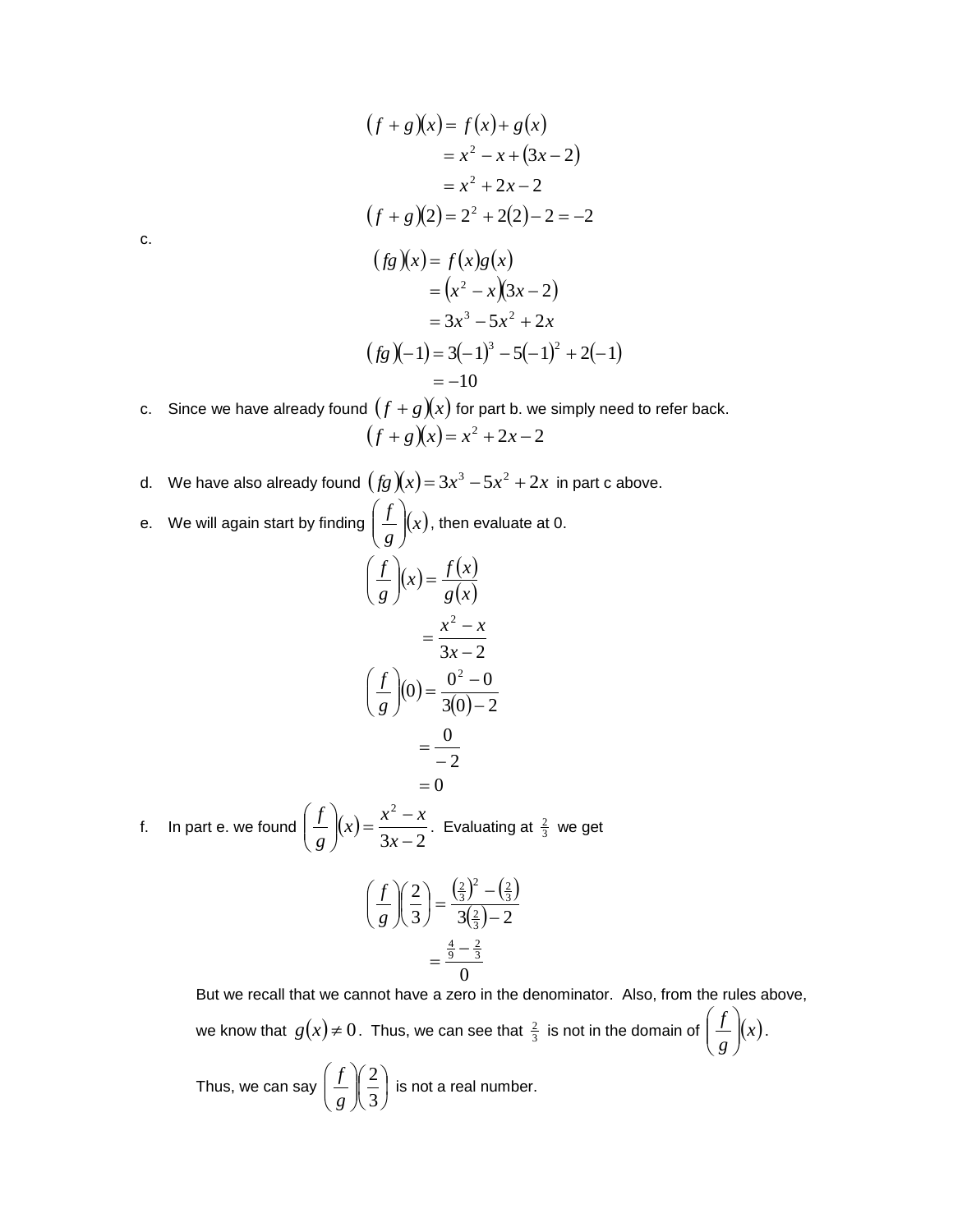We now turn our attention to another very important operation on functions, the composition.

| Definition: Composition of two functions                                                                     |  |
|--------------------------------------------------------------------------------------------------------------|--|
| Let f and g be two functions such that $g(x)$ is in the domain of f for all x in the domain of g.            |  |
| Then the composition of f and g, written $f \circ g$ , is the function given by $(f \circ g)(x) = f(g(x))$ . |  |

It usually helps to visualize the composition as  $\ f\left(\begin{smallmatrix}g(x)\end{smallmatrix}\right)$ .

The composition idea is one of putting an entire function into another function.

#### Example 2:

Let 
$$
f(x) = 2x^2 - x + 1
$$
,  $g(x) = 2x - 3$  and  $h(x) = \frac{1}{x+1}$ . Find the following.  
\na.  $(f \circ g)(0)$   
\nb.  $(h \circ g)(2)$   
\nc.  $(h \circ f)(2)$   
\nd.  $(f \circ g)(x)$   
\ne.  $(g \circ h)(x)$   
\nf.  $(f \circ f)(x)$ 

#### Solution:

a. First, by the definition we know  $(f \circ g)(x) = f(g(x))$ . So we really want  $f(g(0))$ . Like the example above, we can do this by finding the formula for  $(f \circ g)(\!\!\!\chi)$  first and then evaluate it at 0. So, if we insert  $g(x)$  =  $2x$  –  $3$  into  $f(g(x))$  and simplify we get

$$
(f \circ g)(x) = f(g(x))
$$
  
= f(2x-3)  
= 2(2x-3)<sup>2</sup> - (2x-3)+1  
= 2(4x<sup>2</sup> - 12x+9)-2x+3+1  
= 8x<sup>2</sup> - 24x+18-2x+4  
= 8x<sup>2</sup> - 24x+22

Now we evaluate it for x=0

$$
(f \circ g)(0) = 8(0)^{2} - 24(0) + 22
$$
  
= 22

b.  $\;$  In a similar fashion we start by finding  $(h\circ g)(\!x))$ , the evaluate as follows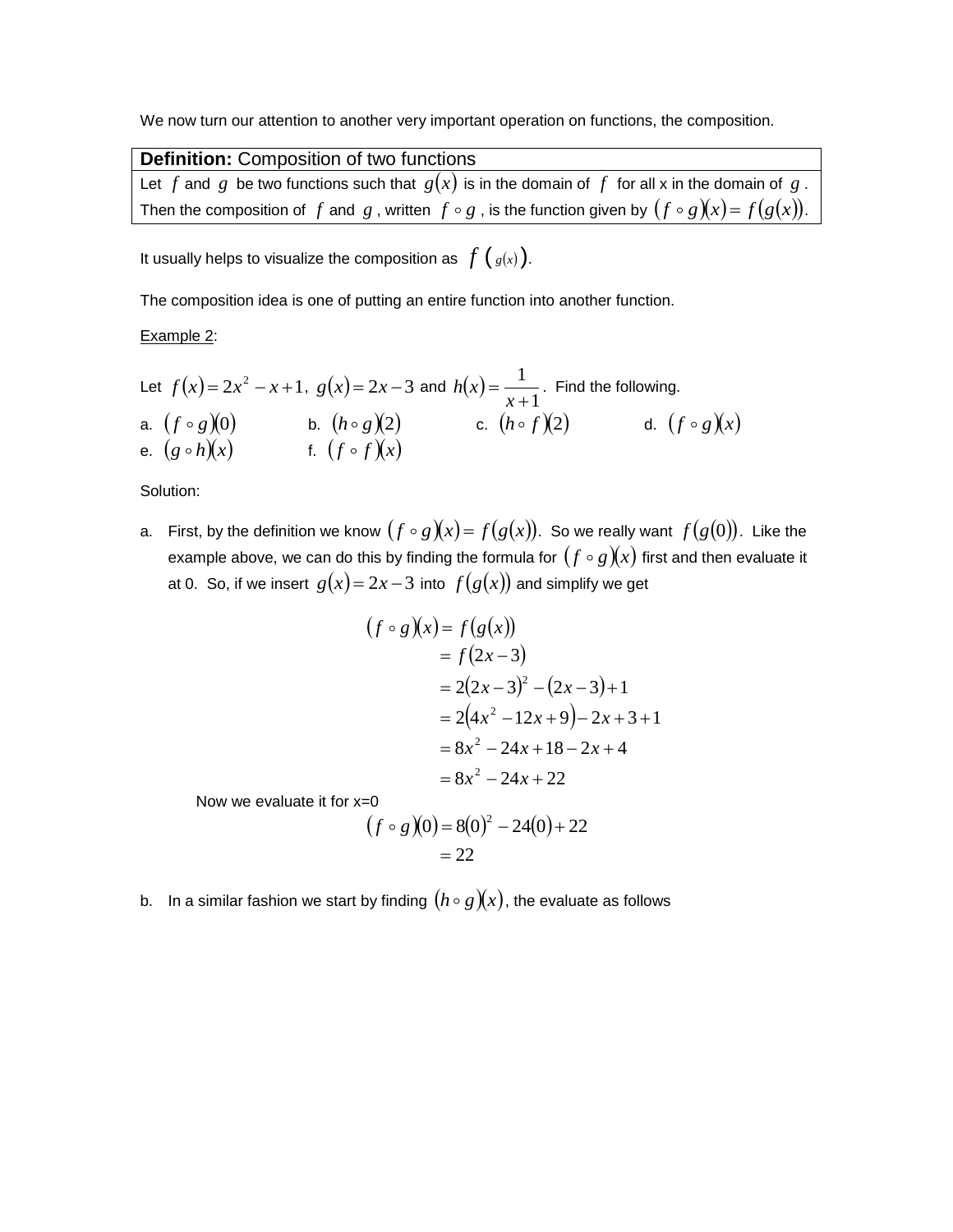$$
(h \circ g)(x) = h(g(x))
$$
  

$$
= h(2x - 3)
$$
  

$$
= \frac{1}{(2x - 3) + 1}
$$
  

$$
= \frac{1}{2x - 2}
$$
  

$$
(h \circ g)(2) = \frac{1}{2(2) - 2}
$$
  

$$
= \frac{1}{4}
$$

c.

$$
(h \circ f)(x) = h(f(x))
$$
  
= h(2x<sup>2</sup> - x + 1)  
= 
$$
\frac{1}{(2x^2 - x + 1) + 1}
$$
  
= 
$$
\frac{1}{2x^2 - x + 2}
$$
  

$$
(h \circ f)(2) = \frac{1}{2(2)^2 - (2) + 2}
$$
  
= 
$$
\frac{1}{8}
$$

d. In part a. above we already found  $(f \circ g)(x)$  =  $8x^2 - 24x + 22$  .

e.

$$
(g \circ h)(x) = g(h(x))
$$

$$
= g\left(\frac{1}{x+1}\right)
$$

$$
= 2\left(\frac{1}{x+1}\right) - 3
$$

$$
= \frac{2}{x+1} - 3
$$

e. Lastly, we want to take the composition of a function with itself. We do this in the same manner as all other compositions. We simply insert f into f and simplify.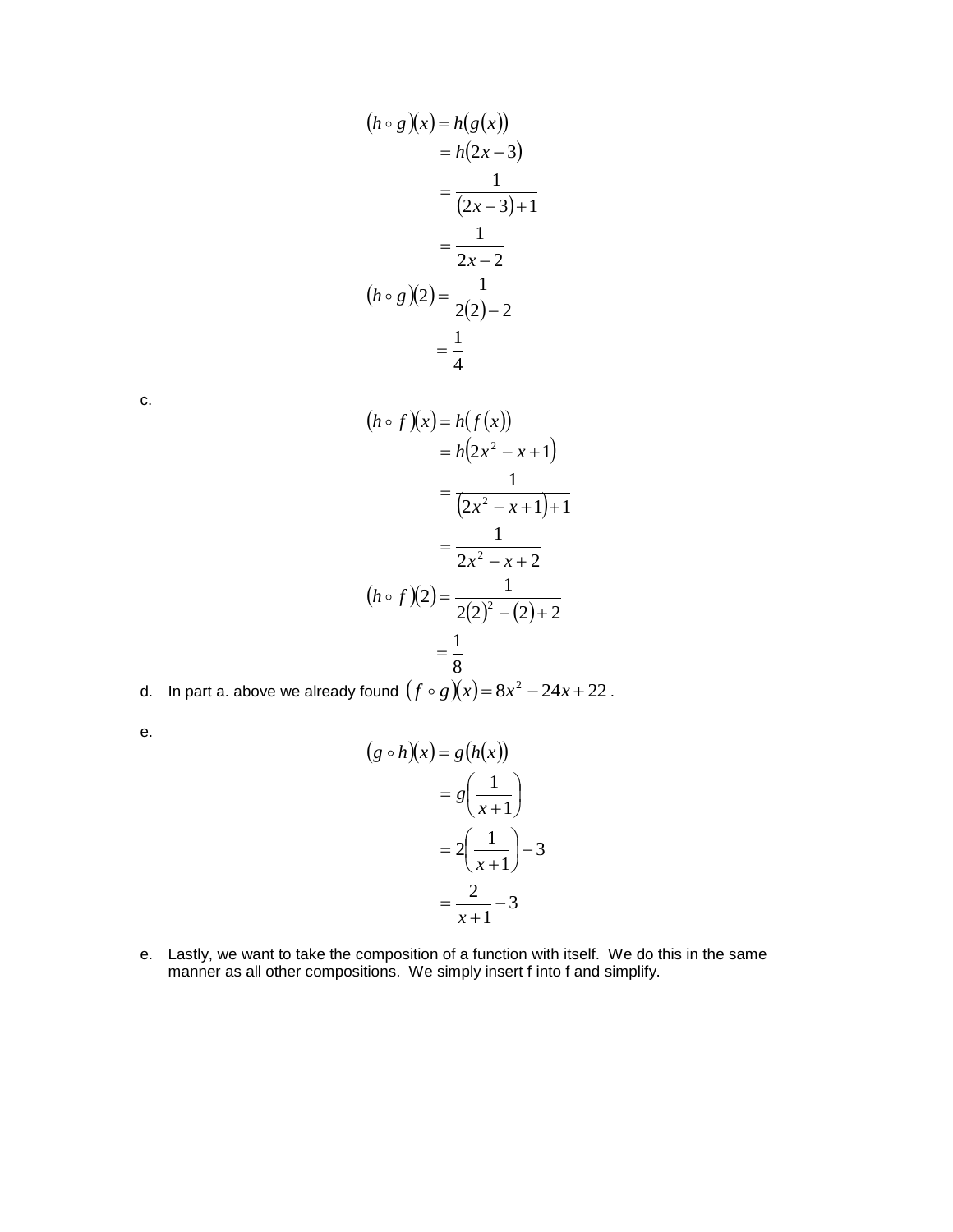$$
(f \circ f)(x) = f(f(x))
$$
  
=  $f(2x^2 - x + 1)$   
=  $2(2x^2 - x + 1)^2 - (2x^2 - x + 1) + 1$   
=  $2(4x^4 - 4x^3 + 5x^2 - 2x + 1) - 2x^2 + x - 1 + 1$   
=  $8x^4 - 8x^3 + 10x^2 - 4x + 2 - 2x^2 + x$   
=  $8x^4 - 8x^3 + 8x^2 - 3x + 2$ 

# **9.5 Exercises**

Let 
$$
f(x) = 2x - 1
$$
 and  $g(x) = x^2 - 2x + 1$ . Find the following.  
\n1.  $(f + g)(-1)$  2.  $(f - g)(2)$  3.  $(g - f)(x)$  4.  $(fg)(-2)$   
\n5.  $\left(\frac{f}{g}\right)(0)$  6.  $\left(\frac{g}{f}\right)(x)$  7.  $(f - g)(a + h)$  8.  $(f + g)(2 + h)$   
\n9.  $\left(\frac{f}{g}\right)(ab)$  10.  $(fg)(x)$ 

Let 
$$
g(x) = \frac{1}{x+1}
$$
 and  $h(x) = \frac{x}{x+1}$ . Find the following.  
\n11.  $(g+h)(1)$   
\n12.  $(g-h)(-2)$   
\n13.  $(gh)(x)$   
\n14.  $\left(\frac{g}{h}\right)(-2)$   
\n15.  $(h-g)(x)$   
\n16.  $(g+h)(x^2)$   
\n17.  $(h-g)(a-1)$   
\n18.  $(gh)(0)$   
\n19.  $\left(\frac{h}{g}\right)(x)$   
\n20.  $(h-g)(a+b)$ 

Let 
$$
f(x) = \sqrt{x-1}
$$
,  $g(x) = x^2 + 1$  and  $h(x) = \frac{2}{x}$ . Find the following.  
\n21.  $(f+g)(x)$  22.  $(g-g)(x)$  23.  $(h-g)(x)$  24.  $(g-h)(x)$   
\n25.  $(gh)(x)$  26.  $(fh)(x)$  27.  $(fg)(x)$  28.  $\left(\frac{g}{f}\right)(x)$   
\n29.  $\left(\frac{g}{h}\right)(x)$  30.  $\left(\frac{f}{h}\right)(x)$ 

Let 
$$
f(x) = 3x + 1
$$
 and  $g(x) = 2x^2 - x + 4$ . Find the following.  
\n31.  $(f \circ g)(-1)$  32.  $(f \circ g)(0)$  33.  $(g \circ f)(2)$  34.  $(g \circ f)(-3)$   
\n35.  $(f \circ g)(-4)$  36.  $(g \circ f)(6)$  37.  $(f \circ g)(x)$  38.  $(g \circ f)(x)$   
\n39.  $(f \circ f)(x)$  40.  $(g \circ g)(x)$